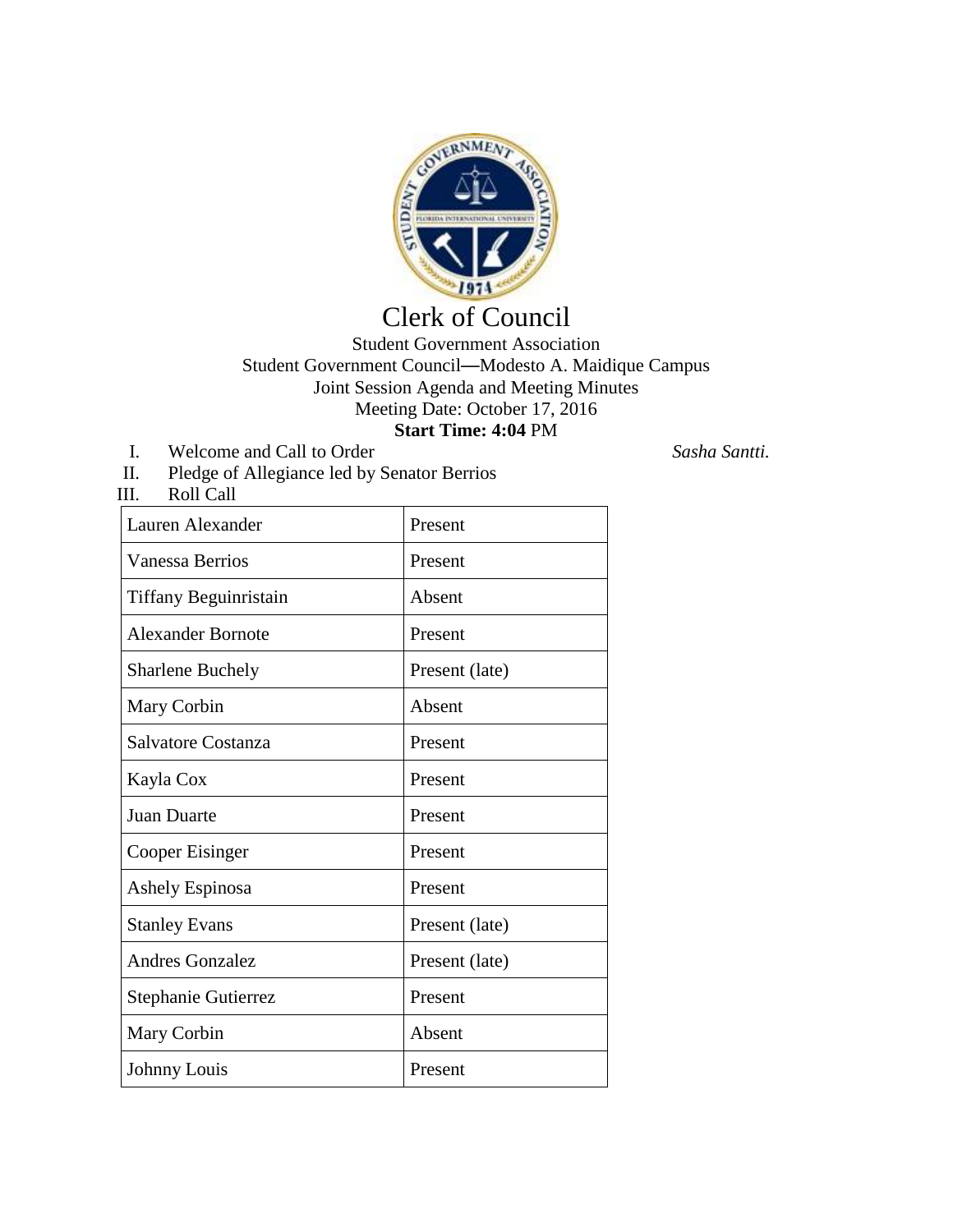| Mohammad-Taghi Moravej   | Absent  |
|--------------------------|---------|
| Najari "Malliek" Murrell | Present |
| Mwai Osahar              | Absent  |
| Johnathan Padilla        | Present |
| Jesus Pernia             | Present |
| <b>Monica Reyes</b>      | Present |
| Gilbert Rodriguez        | Present |
| Simran Sakraney          | Present |
| <b>Rocio Taveras</b>     | Present |
| Anjali Tripathi          | Absent  |
| Martin Villamizar        | Present |
| Aaron Weisman            | Present |

IV. Old Business:

- Approval of previous minutes
	- o Senator Duarte moves to approve minutes, senator Einsinger seconds, (motion passes).
- V. New Business:
	- No Reports

## VI. Announcements:

- Speaker
	- o Keep up with New Haven Program; some of you may have received the follow up email
	- $\circ$  Cafecito with SGA is on November 16<sup>th</sup> in the Housing Quad Legislative Branch
	- o Surveys with Colleges
		- Follow up
	- o Committees come see me
- Speaker Pro-Temp
	- o Halloween Senate Meeting
- Vice-President